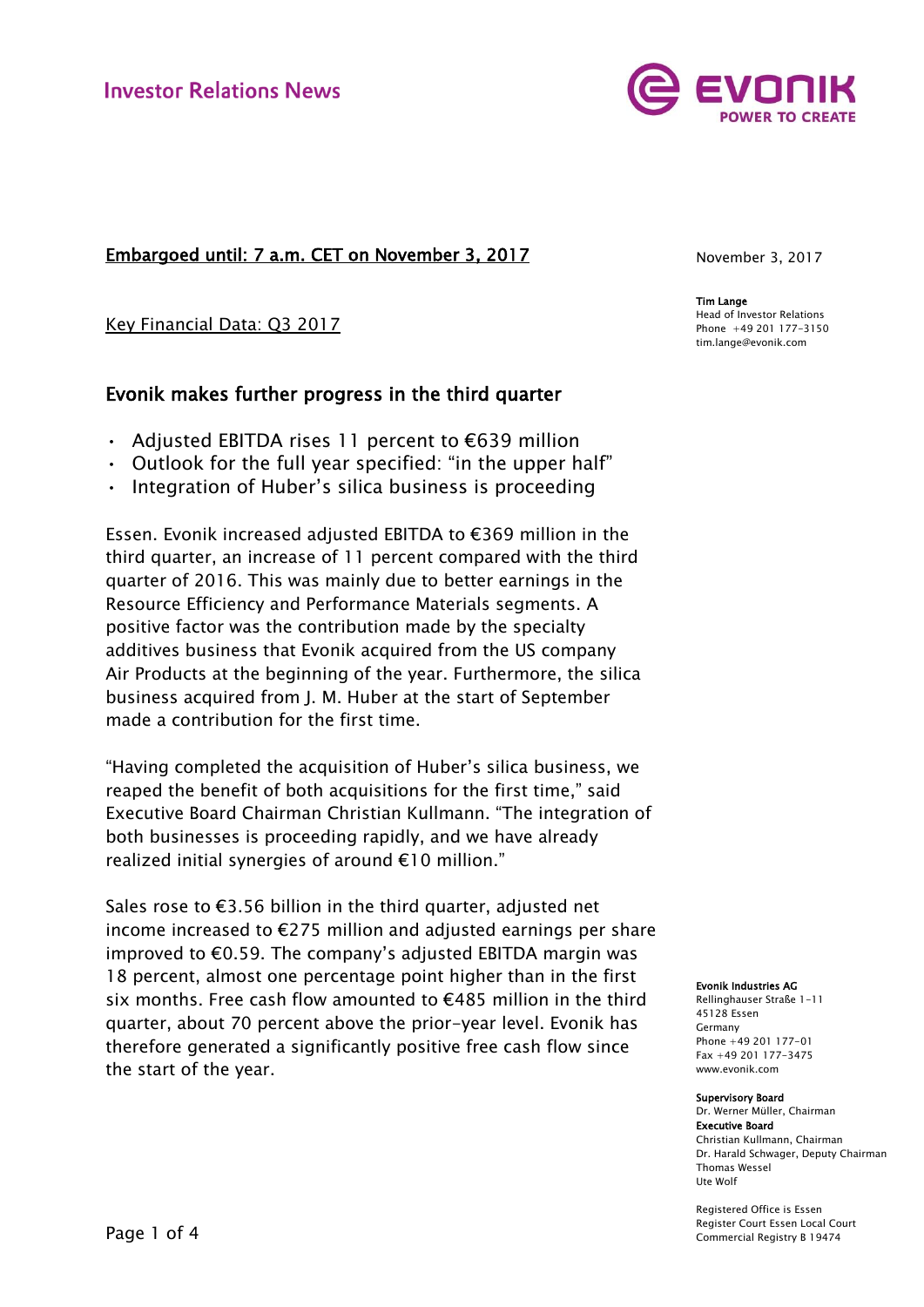

# Outlook specified

Evonik confirmed that it will raise both sales and the operating profit in 2017. Following the positive performance in the third quarter, adjusted EBITDA is now expected to be in the upper half of the €2.2 billion to €2.4 billion range (2016: €2.165 billion).

### Segment performance

Nutrition & Care: Sales increased 3 percent to €1.10 billion in the third quarter. This was attributable to the consolidation of the business acquired from Air Products and to higher sales volumes. Market conditions for feed additives have improved. Selling prices therefore stabilized in the third quarter but are still considerably lower than in the prior-year quarter. This was the main reason for the decline in adjusted EBITDA to €184 million in the Nutrition & Care segment.

Resource Efficiency: Sales grew 22 percent to €1.36 billion in the third quarter. The silica business benefited from strong demand from the tire industry, and sales volumes of oil additives increased thanks to higher demand from the automotive, construction and transportation industries. Consolidation of the operations acquired from Air Products and Huber contributed 14 percentage points of the sales growth. Adjusted EBITDA rose to €312 million in the Resource Efficiency segment.

Performance Materials: Sales rose 15 percent to €919 million in the third quarter. High demand, especially from the coatings and automotive sectors, combined with continuing tight supply, led to higher selling prices. The adjusted EBITDA of the Performance Materials segment improved to €174 million.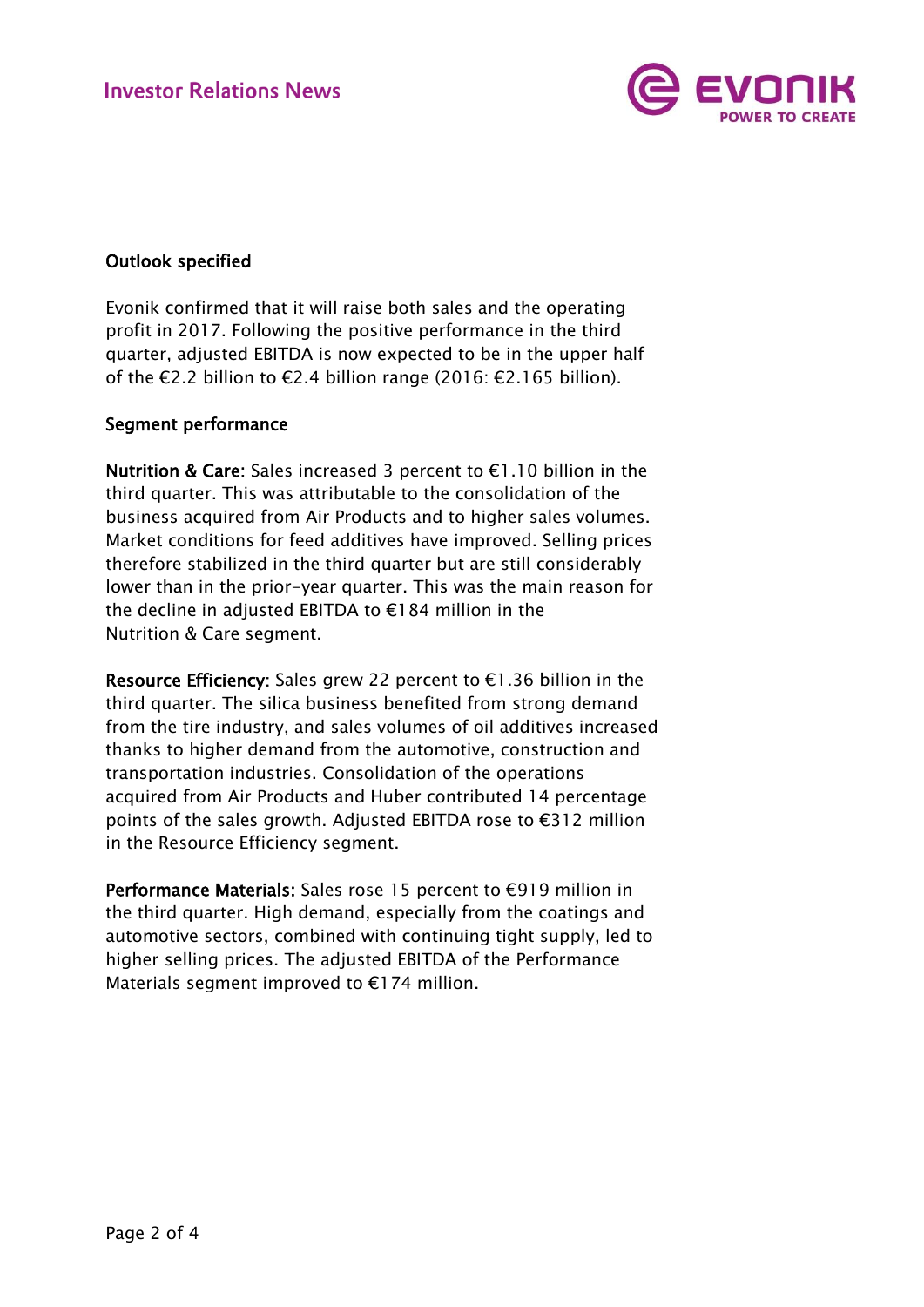

### Evonik Group: Excerpt from the income statement

| Evonik Group: Excerpt from the income statement       |                        |                        |                |                 |             |                   |
|-------------------------------------------------------|------------------------|------------------------|----------------|-----------------|-------------|-------------------|
| (in $\epsilon$ million)                               | Q <sub>3</sub><br>2017 | Q <sub>3</sub><br>2016 | Change<br>in % | $1 - 9$<br>2017 | 1-9<br>2016 | Change<br>in $\%$ |
| <b>Sales</b>                                          | 3,556                  | 3,164                  | 12%            | 10,852          | 9,527       | 14%               |
| <b>Adjusted EBITDA</b>                                | 639                    | 578                    | 11%            | 1,886           | 1,728       | 9%                |
| Adjusted EBIT                                         | 422                    | 396                    | 7%             | 1,257           | 1,191       | 6%                |
| Adjustments                                           | $-30$                  | $-15$                  |                | $-198$          | $-74$       |                   |
| Financial result                                      | $-71$                  | $-55$                  |                | $-152$          | $-183$      |                   |
| Income before income taxes, continuing operations     | 321                    | 326                    | $-2%$          | 907             | 934         | $-3%$             |
| Income taxes                                          | $-98$                  | $-100$                 |                | $-283$          | $-297$      |                   |
| Ergebnis nach Steuern fortgeführter Aktivitäten       | 223                    | 226                    | $-1%$          | 624             | 637         | $-2%$             |
| Ergebnis nach Steuern nicht fortgeführter Aktivitäten |                        |                        |                |                 |             |                   |
| Income after taxes                                    | 225                    | 227                    | $-1%$          | 628             | 638         | $-2%$             |
| thereof attributable to non-controlling interests     |                        |                        |                | 14              | 10          |                   |
| Net Income                                            | 220                    | 223                    | $-1%$          | 614             | 628         | $-2%$             |
| Adjusted net income                                   | 275                    | 247                    | 11%            | 825             | 748         | 10%               |

### Segment performance

|                             | <b>Sales</b>                  |                               |                     | <b>Adjusted EBITDA</b>        |                               |                |
|-----------------------------|-------------------------------|-------------------------------|---------------------|-------------------------------|-------------------------------|----------------|
|                             | Q3 2017<br>$\epsilon$ million | Q3 2016<br>$\epsilon$ million | Change<br>in $\chi$ | Q3 2017<br>$\epsilon$ million | Q3 2016<br>$\epsilon$ million | Change<br>in % |
| <b>Nutrition &amp; Care</b> | 1,101                         | ,066                          | 3%                  | 184                           | 239                           | $-23%$         |
| Resource Efficiency         | 1,359                         | ,117                          | 22%                 | 312                           | 262                           | 19%            |
| Performance Materials       | 919                           | 797                           | 15%                 | 174                           | 104                           | 67%            |
| Services                    | 172                           | 1731                          | $-1%$               | 46 <sub>1</sub>               | 50 <sub>1</sub>               | $-8%$          |
| Other operations            |                               |                               |                     | $-77$                         | $-77$                         |                |
| Group                       | 3,556                         | 3,164                         | 12%                 | 639                           | 578                           | 11%            |

|                       | <b>Sales</b>                      |                                |                   | <b>Adjusted EBITDA</b>         |                                   |                |
|-----------------------|-----------------------------------|--------------------------------|-------------------|--------------------------------|-----------------------------------|----------------|
|                       | $1 - 92017$<br>$\epsilon$ million | 1-9 2016<br>$\epsilon$ million | Change<br>in $\%$ | 1-9 2017<br>$\epsilon$ million | $1 - 92016$<br>$\epsilon$ million | Change<br>in % |
| Nutrition & Care      | 3,376                             | 3,223                          | 5%                | 569                            | 796                               | $-29%$         |
| Resource Efficiency   | 4,118                             | 3,392                          | 21%               | 941                            | 788                               | 19%            |
| Performance Materials | 2,807                             | 2,399                          | 7%                | 502                            | 273                               | 84%            |
| Services              | 538                               | 503                            | 7%                | 122                            | 1191                              | 3%             |
| Other operations      |                                   | 10 <sub>1</sub>                |                   | $-248$                         | $-248$                            |                |
| <b>Group</b>          | 10,852                            | 9,527                          | 14%               | ,886                           | ,728                              | 9%             |

## Employees by segment

|                        | 30.09.2017 31.12.2016 |        |
|------------------------|-----------------------|--------|
| Nutrition & Care       | 8,549                 | 7,594  |
| Resource Efficiency    | 9,142                 | 8,928  |
| lPerformance Materials | 4,406                 | 4,393  |
| l Services             | 12,705                | 12,892 |
| Other operations       | 622                   | 544    |
| Evonik                 | 35,424                | 34,351 |